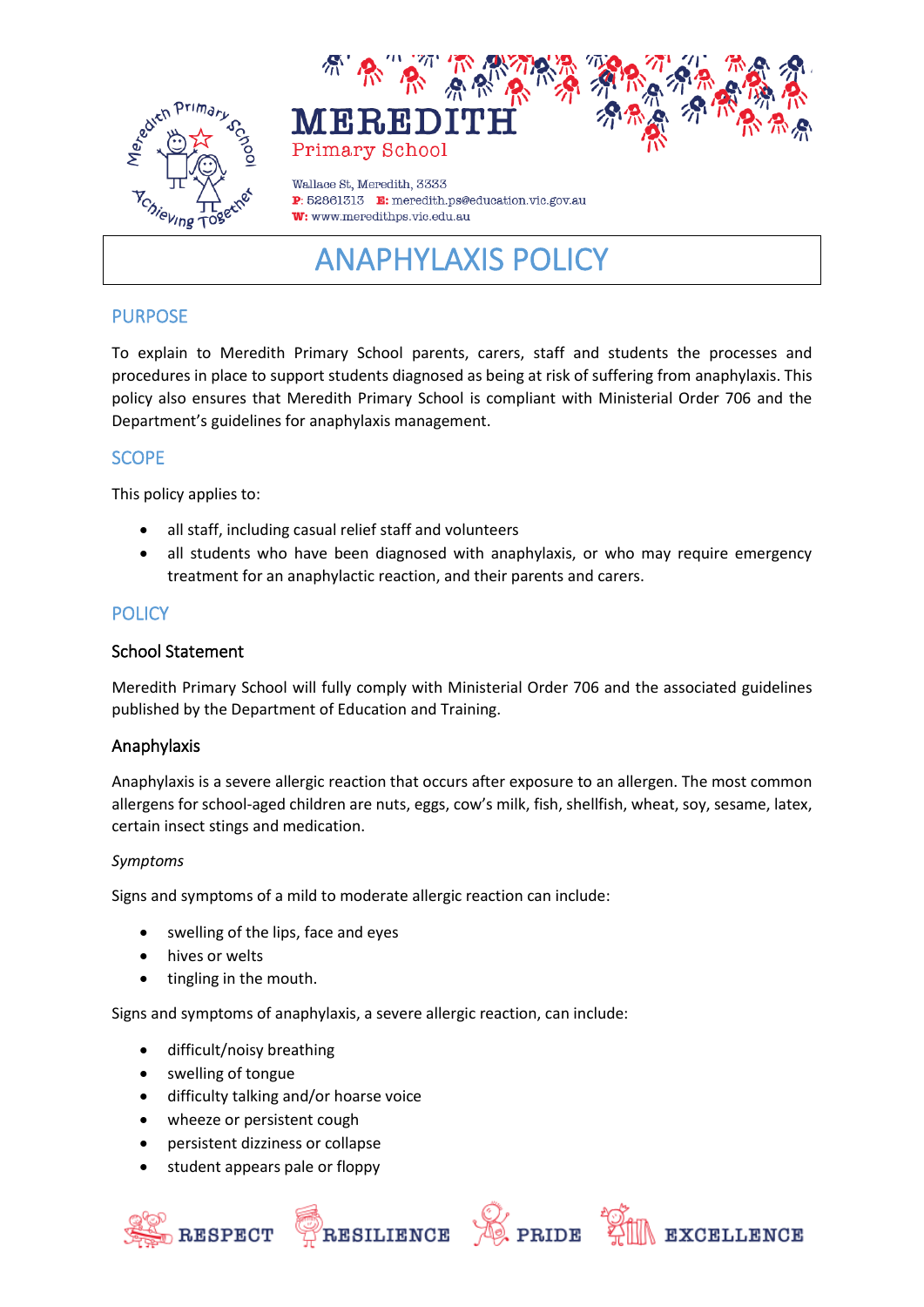• abdominal pain and/or vomiting.

Symptoms usually develop within ten minutes and up to two hours after exposure to an allergen, but can appear within a few minutes.

#### *Treatment*

Adrenaline given as an injection into the muscle of the outer mid-thigh is the first aid treatment for anaphylaxis.

Individuals diagnosed as being at risk of anaphylaxis are prescribed an adrenaline autoinjector for use in an emergency. These adrenaline autoinjectors are designed so that anyone can use them in an emergency.

#### Individual Anaphylaxis Management Plans

All students at Meredith Primary School who are diagnosed by a medical practitioner as being at risk of suffering from an anaphylactic reaction must have an Individual Anaphylaxis Management Plan. When notified of an anaphylaxis diagnosis, the Principal of Meredith Primary School is responsible for developing a plan in consultation with the student's parents/carers.

Where necessary, an Individual Anaphylaxis Management Plan will be in place as soon as practicable after a student enrols at Meredith Primary School and where possible, before the student's first day.

Parents and carers must:

- obtain an ASCIA Action Plan for Anaphylaxis from the student's medical practitioner and provide a copy to the school as soon as practicable
- immediately inform the school in writing if there is a relevant change in the student's medical condition and obtain an updated ASCIA Action Plan for Anaphylaxis
- provide an up-to-date photo of the student for the ASCIA Action Plan for Anaphylaxis when that Plan is provided to the school and each time it is reviewed
- provide the school with a current adrenaline autoinjector for the student that has not expired;
- participate in annual reviews of the student's Plan.

Each student's Individual Anaphylaxis Management Plan must include:

- information about the student's medical condition that relates to allergies and the potential for anaphylactic reaction, including the type of allergies the student has
- information about the signs or symptoms the student might exhibit in the event of an allergic reaction based on a written diagnosis from a medical practitioner
- strategies to minimise the risk of exposure to known allergens while the student is under the care or supervision of school staff, including in the school yard, at camps and excursions, or at special events conducted, organised or attended by the school
- the name of the person(s) responsible for implementing the risk minimisation strategies, which have been identified in the Plan
- information about where the student's medication will be stored
- the student's emergency contact details
- an up-to-date ASCIA Action Plan for Anaphylaxis completed by the student's medical practitioner.

*Review and updates to Individual Anaphylaxis Management Plans* 







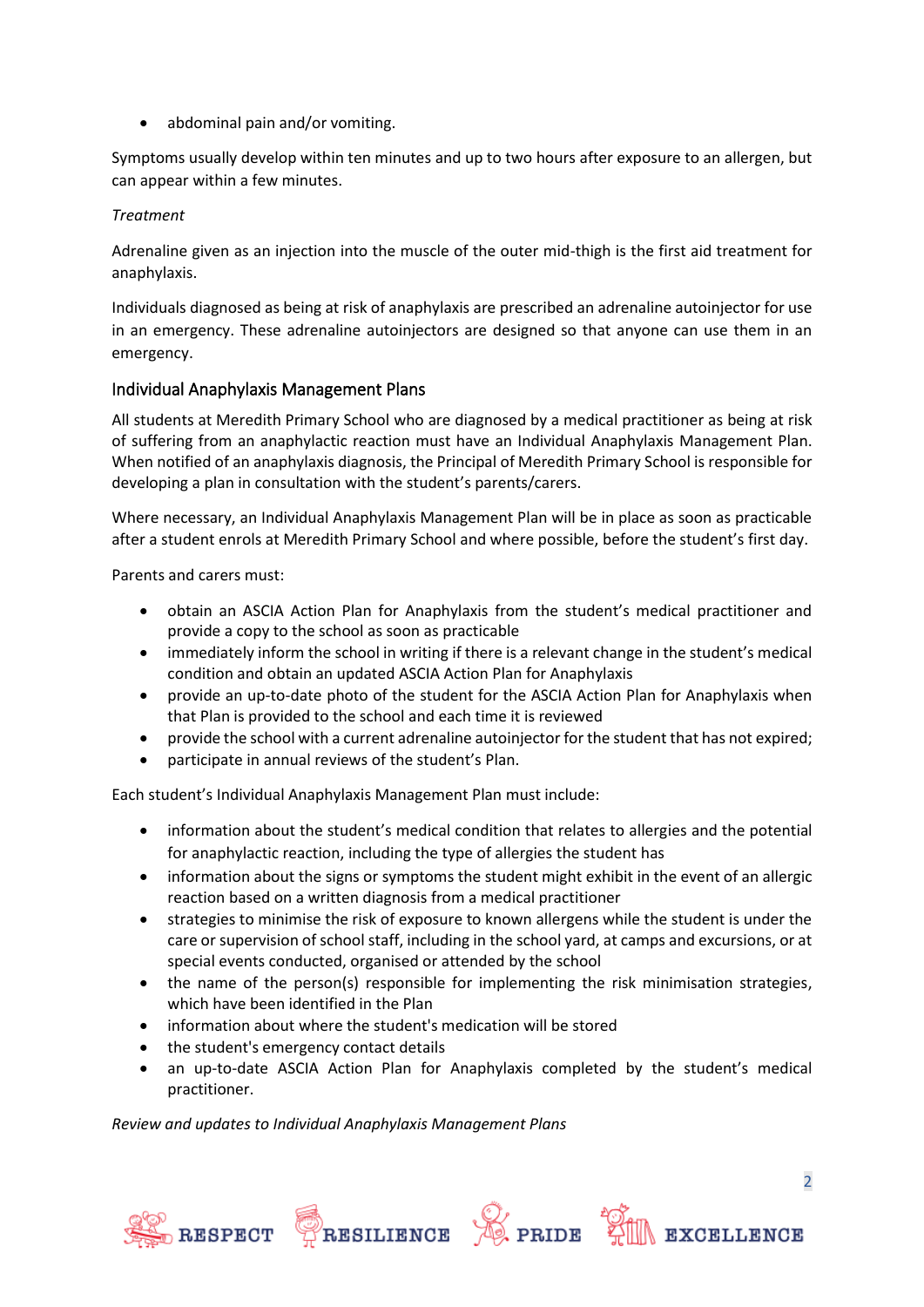A student's Individual Anaphylaxis Management Plan will be reviewed and updated on an annual basis in consultation with the student's parents/carers. The plan will also be reviewed and, where necessary, updated in the following circumstances:

- as soon as practicable after the student has an anaphylactic reaction at school
- if the student's medical condition, insofar as it relates to allergy and the potential for anaphylactic reaction, changes
- when the student is participating in an off-site activity, including camps and excursions, or at special events including fetes and concerts.

Our school may also consider updating a student's Individual Anaphylaxis Management Plan if there is an identified and significant increase in the student's potential risk of exposure to allergens at school.

#### Location of plans and adrenaline autoinjectors

Example for when students will not keep their adrenaline autoinjectors on their person:

*A copy of each student's Individual Anaphylaxis Management Plan will be stored with their ASCIA Action Plan for Anaphylaxis at [insert location], together with the student's adrenaline autoinjector. Adrenaline autoinjectors must be labelled with the student's name.*

Example for when students will keep their adrenaline autoinjectors on their person:

*A copy of each student's Individual Anaphylaxis Management Plan will be stored with their ASCIA Action Plan for Anaphylaxis at [insert location]. Students are encouraged to keep their adrenaline autoinjectors on their person. Adrenaline autoinjectors for general use are available at [insert location, i.e. First Aid Room, front office] and are labelled "general use".* 

Example for where some students keep their adrenaline autoinjectors on their person and others store them elsewhere:

*A copy of each student's Individual Anaphylaxis Management Plan will be stored with their ASCIA Action Plan for Anaphylaxis at [insert location]. Whilst some students keep their adrenaline autoinjector on their person, medication for those that do not will be stored and labelled with their name at [insert location], together with adrenaline autoinjectors for general use.*

#### Risk Minimisation Strategies

*To reduce the risk of a student suffering from an anaphylactic reaction at Meredith Primary Schooll, we have put in place the following strategies:*

- *staff and students are regularly reminded to wash their hands after eating;*
- *students are discouraged from sharing food*
- *garbage bins at school are to remain covered with lids to reduce the risk of attracting insects*
- *gloves must be worn when picking up papers or rubbish in the playground;*
- *year groups will be informed of allergens that must be avoided in advance of class parties, events or birthdays*
- *a general use adrenaline autoinjector will be stored at the school canteen, office and in the yard duty bag for ease of access.*
- *Planning for off-site activities will include risk minimisation strategies for students at risk of anaphylaxis including supervision requirements, appropriate number of trained*







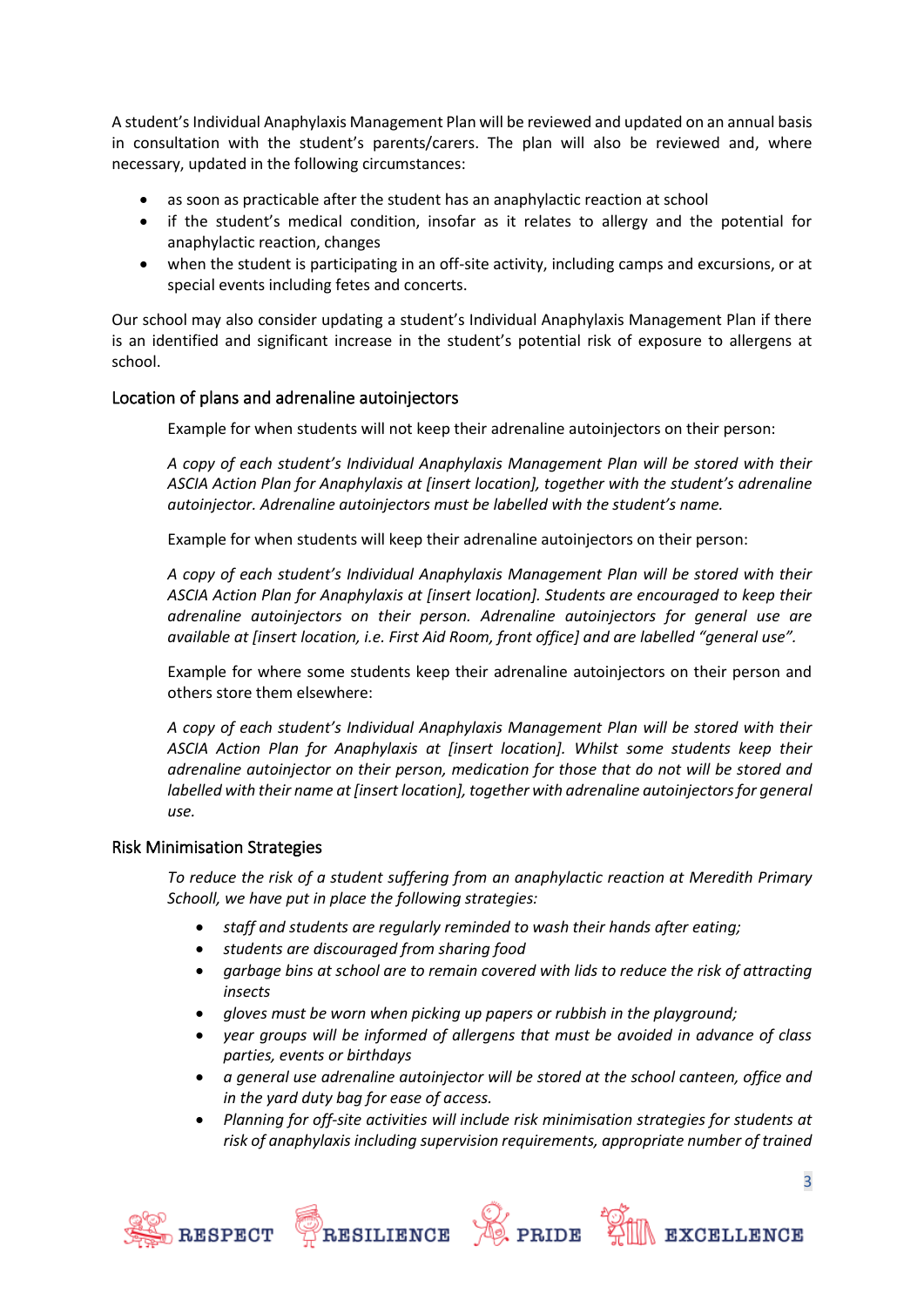*staff, emergency response procedures and other risk controls appropriate to the activity and students attending.* 

• *Areas with bees that have been identified will be out of bounds until the issue is resolved.*

## Adrenaline autoinjectors for general use

Meredith Primary School will maintain a supply of adrenaline autoinjector(s) for general use, as a backup to those provided by parents and carers for specific students, and also for students who may suffer from a first time reaction at school.

Adrenaline autoinjectors for general use will be stored at First Aid Room/Sick Bay and labelled "general use".

The Principal is responsible for arranging the purchase of adrenaline autoinjectors for general use, and will consider:

- the number of students enrolled at Example School at risk of anaphylaxis
- the accessibility of adrenaline autoinjectors supplied by parents
- the availability of a sufficient supply of autoinjectors for general use in different locations at the school, as well as at camps, excursions and events
- the limited life span of adrenaline autoinjectors, and the need for general use adrenaline autoinjectors to be replaced when used or prior to expiry
- the weight of the students at risk of anaphylaxis to determine the correct dosage of adrenaline autoinjector/s to purchase.

## Emergency Response

In the event of an anaphylactic reaction, the emergency response procedures in this policy must be followed, together with the school's general first aid procedures, emergency response procedures and the student's Individual Anaphylaxis Management Plan.

A complete and up-to-date list of students identified as being at risk of anaphylaxis is maintained by the Business Manager and stored in the First Aid Room/Sick Bay. For camps, excursions and special events, a designated staff member will be responsible for maintaining a list of students at risk of anaphylaxis attending the special event, together with their Individual Anaphylaxis Management Plans and adrenaline autoinjectors, where appropriate.

If a student experiences an anaphylactic reaction at school or during a school activity, school staff must:

| <b>Step</b> | <b>Action</b>                                                                                                                                                                                                                                                                                                                                                                                                  |
|-------------|----------------------------------------------------------------------------------------------------------------------------------------------------------------------------------------------------------------------------------------------------------------------------------------------------------------------------------------------------------------------------------------------------------------|
| 1.          | Lay the person flat                                                                                                                                                                                                                                                                                                                                                                                            |
|             | Do not allow them to stand or walk<br>$\bullet$                                                                                                                                                                                                                                                                                                                                                                |
|             | If breathing is difficult, allow them to sit<br>$\bullet$                                                                                                                                                                                                                                                                                                                                                      |
|             | Be calm and reassuring<br>$\bullet$                                                                                                                                                                                                                                                                                                                                                                            |
|             | Do not leave them alone<br>$\bullet$                                                                                                                                                                                                                                                                                                                                                                           |
|             | Seek assistance from another staff member or reliable student to locate the<br>$\bullet$<br>student's adrenaline autoinjector or the school's general use autoinjector, and<br>the student's Individual Anaphylaxis Management Plan, stored in First Aid<br>Room/Sick Bay. If the student's plan is not immediately available, or they appear<br>to be experiencing a first time reaction, follow steps 2 to 5 |
| 2.          | Administer an EpiPen or EpiPen Jr                                                                                                                                                                                                                                                                                                                                                                              |
|             | Remove from plastic container                                                                                                                                                                                                                                                                                                                                                                                  |







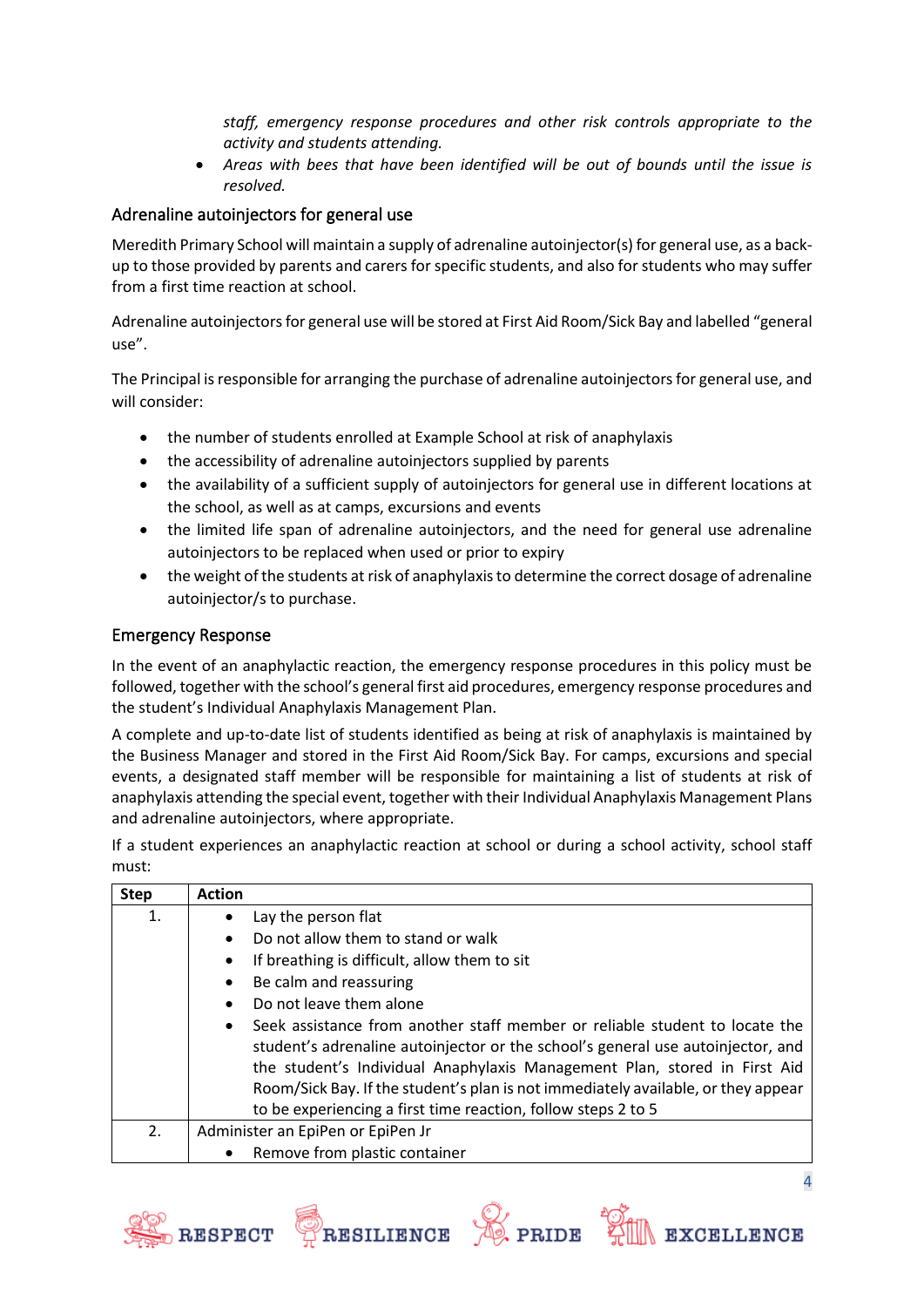|    | Form a fist around the EpiPen and pull off the blue safety release (cap)<br>٠                  |  |  |
|----|------------------------------------------------------------------------------------------------|--|--|
|    | Place orange end against the student's outer mid-thigh (with or without<br>$\bullet$           |  |  |
|    | clothing)                                                                                      |  |  |
|    | Push down hard until a click is heard or felt and hold in place for 3 seconds<br>$\bullet$     |  |  |
|    | Remove EpiPen<br>٠                                                                             |  |  |
|    | Note the time the EpiPen is administered<br>٠                                                  |  |  |
|    | Retain the used EpiPen to be handed to ambulance paramedics along with the<br>$\bullet$        |  |  |
|    | time of administration                                                                         |  |  |
|    |                                                                                                |  |  |
|    | <b>OR</b>                                                                                      |  |  |
|    |                                                                                                |  |  |
|    | Administer an Anapen® 500, Anapen® 300, or Anapen® Jr.                                         |  |  |
|    | Pull off the black needle shield<br>$\bullet$                                                  |  |  |
|    | Pull off grey safety cap (from the red button)<br>٠                                            |  |  |
|    | Place needle end firmly against the student's outer mid-thigh at 90 degrees (with<br>$\bullet$ |  |  |
|    | or without clothing)                                                                           |  |  |
|    | Press red button so it clicks and hold for 10 seconds<br>$\bullet$                             |  |  |
|    | Remove Anapen®<br>$\bullet$                                                                    |  |  |
|    | Note the time the Anapen is administered<br>$\bullet$                                          |  |  |
|    | Retain the used Anapen to be handed to ambulance paramedics along with the<br>$\bullet$        |  |  |
|    | time of administration                                                                         |  |  |
| 3. | Call an ambulance (000)                                                                        |  |  |
| 4. | If there is no improvement or severe symptoms progress (as described in the ASCIA              |  |  |
|    | Action Plan for Anaphylaxis), further adrenaline doses may be administered every five          |  |  |
|    | minutes, if other adrenaline autoinjectors are available.                                      |  |  |
| 5. | Contact the student's emergency contacts.                                                      |  |  |

If a student appears to be having a severe allergic reaction but has not been previously diagnosed with an allergy or being at risk of anaphylaxis, school staff should follow steps 2 – 5 as above.

Schools can use either the EpiPen® **and Anapen® on any student** suspected to be experiencing an anaphylactic reaction, regardless of the device prescribed in their ASCIA Action Plan.

Where possible, schools should consider using the correct dose of adrenaline autoinjector depending on the weight of the student. However, in an emergency if there is no other option available, any device should be administered to the student.

#### Communication Plan

This policy will be available on Meredith Primary School's website so that parents and other members of the school community can easily access information about Meredith Primary School's anaphylaxis management procedures. The parents and carers of students who are enrolled at Meredith Primary School and are identified as being at risk of anaphylaxis will also be provided with a copy of this policy.

The Principal is responsible for ensuring that all relevant staff, including casual relief staff, canteen staff and volunteers are aware of this policy and Meredith Primary School procedures for anaphylaxis management. Casual relief staff and volunteers who are responsible for the care and/or supervision of students who are identified as being at risk of anaphylaxis will also receive a verbal briefing on this

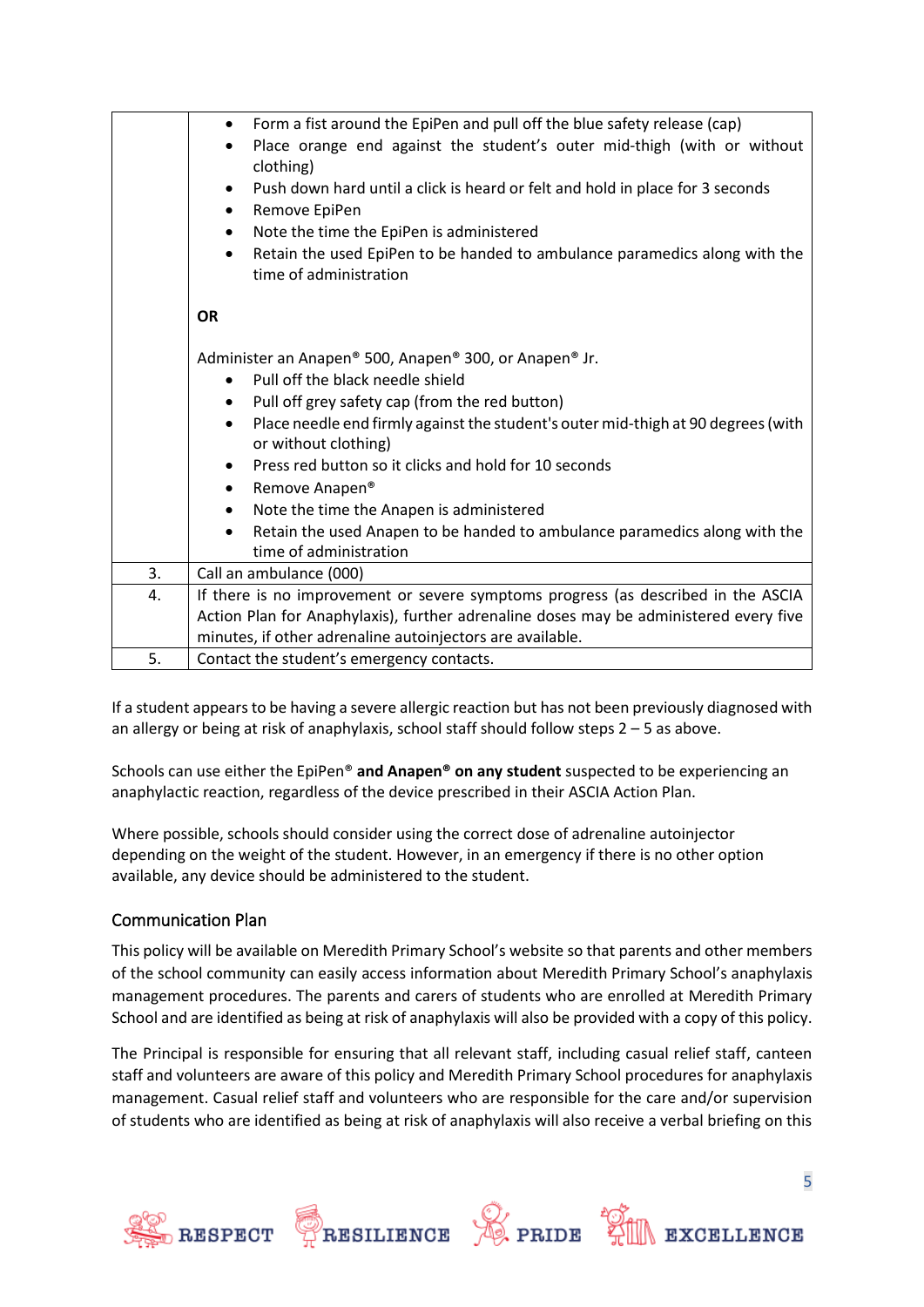policy, their role in responding to an anaphylactic reaction and where required, the identity of students at risk.

The Principal is also responsible for ensuring relevant staff are trained and briefed in anaphylaxis management, consistent with the Department's [Anaphylaxis Guidelines.](https://www2.education.vic.gov.au/pal/anaphylaxis/guidance)

### Staff training

The Principal will ensure that the following school staff are appropriately trained in anaphylaxis management:

- School staff who conduct classes attended by students who are at risk of anaphylaxis
- School staff who conduct specialist classes, all canteen staff, admin staff, first aiders and any other member of school staff as required by the Principal based on a risk assessment.

Staff who are required to undertake training must have completed:

- an approved face-to-face anaphylaxis management training course in the last three years, or
- an approved online anaphylaxis management training course in the last two years.

Meredith Primary School uses the following training course Allens Training HLTAID003.

[Note, for details about approved staff training modules, refer to chapter 5 of the **Anaphylaxis** [Guidelines\]](https://www2.education.vic.gov.au/pal/anaphylaxis/guidance/5-staff-training)

Staff are also required to attend a briefing on anaphylaxis management and this policy at least twice per year (with the first briefing to be held at the beginning of the school year), facilitated by a staff member who has successfully completed an anaphylaxis management course within the last 2 years including all teaching and ES Staff and Principal. Each briefing will address:

- this policy
- the causes, symptoms and treatment of anaphylaxis
- the identities of students with a medical condition that relates to allergies and the potential for anaphylactic reaction, and where their medication is located
- how to use an adrenaline autoinjector, including hands on practice with a trainer adrenaline autoiniector
- the school's general first aid and emergency response procedures
- the location of, and access to, adrenaline autoinjectors that have been provided by parents or purchased by the school for general use.

When a new student enrols at Meredith Primary School who is at risk of anaphylaxis, the Principal will develop an interim plan in consultation with the student's parents and ensure that appropriate staff are trained and briefed as soon as possible.

A record of staff training courses and briefings will be maintained in the First Aid Room/Sick Bay.

The Principal will ensure that while students at risk of anaphylaxis are under the care or supervision of the school outside of normal class activities, including in the school yard, at camps and excursions, or at special event days, there is a sufficient number of school staff present who have been trained in anaphylaxis management.